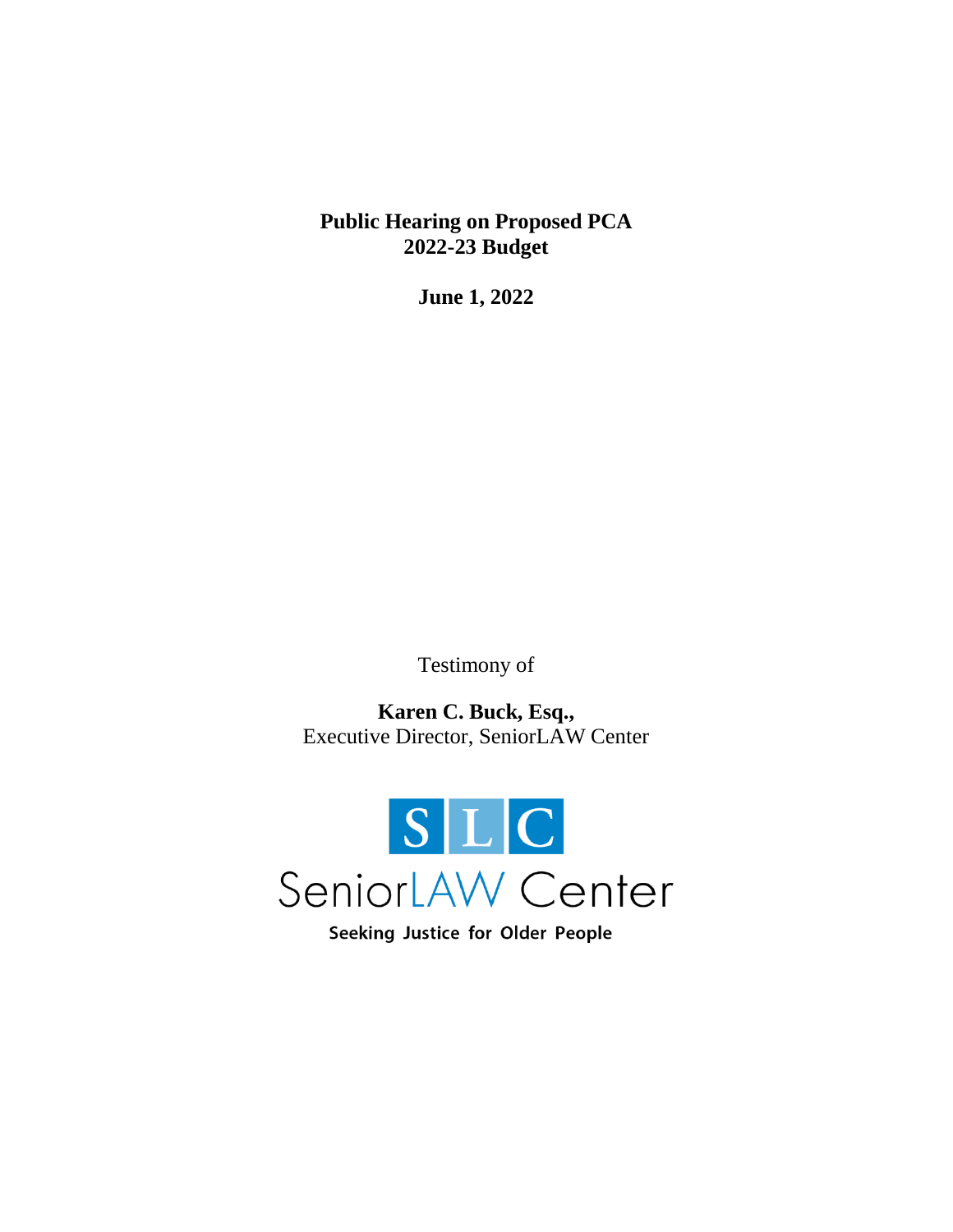Good morning. It is a pleasure to have the opportunity to be here today to provide the perspective from the legal services community serving older people on PCA's budget.

I have the privilege of serving as the Executive Director of SeniorLAW Center, which seeks justice for older people using the power of the law, educating the community and advocating on local, state and national levels. We are nonprofit attorneys and advocates who serve and promote the rights of the most vulnerable older Philadelphians, the low-income, the disabled and frail, minorities, and those facing language and cultural isolation. Like many of our colleagues in the aging network, we do this work because we are passionate about public service and about changing and improving lives and communities. We do this work because it is a calling, not just a job or a paycheck. We do this work because we believe in justice. All of us could make much, much more money in the private sector; instead, we choose lives of service in the nonprofit world. I stress this point because when we talk budget, we are talking about organizations and staffs which already sacrifice much to do work which is essential, and often thankless, and always pays less than it should and less than our stellar staffs deserve. When we talk about budget, we are talking about investment in lives, of those who do this important work, and of those we serve.

SeniorLAW Center provides legal representation, advice, education, information, referral, and advocacy for approximately 10,000 older Pennsylvanians each year, serving older people in their own homes, communities and languages, and addressing critical needs of housing, domestic violence, abuse and exploitation, family law, guardianship, advance planning, economic security and consumer protection. We have been serving older people for 44 years.

We would first like to thank PCA for its continuing support of our work and for holding this hearing today. In preparing for this testimony, I looked back at that of prior years. I have been doing this work for a while now, celebrating my  $25<sup>th</sup>$  anniversary last month. It is indeed a labor of love. And while SeniorLAW Center has grown enormously during that time, increasing our staff and budget ten-fold, our PCA funding simply has not. In fact, it is almost exactly the same as when I began 25 years ago, in 1997. And I know that is true of our sister legal services organization, Community Legal Services. Over these past 25 years through 3 PCA administrations, the investment in justice in the PCA budget has actually *decreased*. And this is simply not fair to older Philadelphians or to the legal services organizations who must fund justice themselves.

The critical legal needs of older Philadelphians are simply not being met by PCA at this time, and again, will not be met by the proposed 2022-23 PCA budget.

The law affects our lives in profound ways. And it affects the lives of older people and low-income people and communities more profoundly and more frequently than any of us, as many are facing the loss of basic daily needs – their home, their safety, their health care, their income, their families. Having an attorney – a free attorney - for an older person means providing him or her with these basic necessities: safe shelter, the right to live free from violence and exploitation, access to health care, economic security,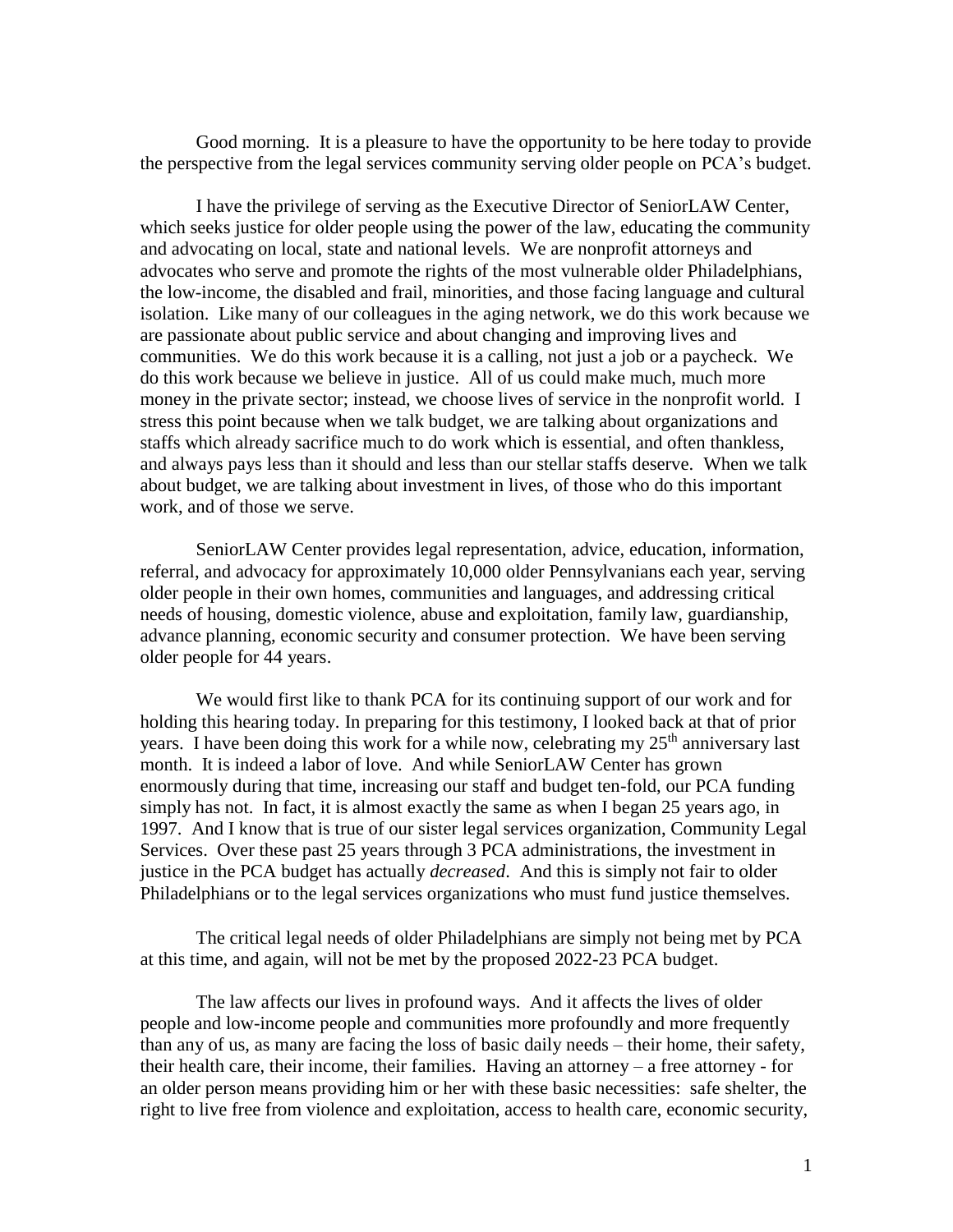and access to public benefits to afford food and medicine, to preserve autonomy, independence and dignity. To plan for the rest of their lives and the end of their lives. To pass on generational wealth and provide a home for their families for the future.

In alarming numbers, older Philadelphians are facing legal crises, which affect their safety, health, autonomy, and indeed, their very survival. Our clients are the older homeowners who face, in growing numbers today, foreclosure and the loss of the roof over their heads; they are victims of physical abuse and domestic violence, often at the hands of their own families or caregivers; they are targets of devastating financial exploitation, and home repair contractor fraud; they are grandmothers seeking custody of their grandchildren who have been neglected, abused or abandoned by a drug-addicted parent; they are at risk of losing their health care or basic income, and long term care recipients facing termination of critically-needed in-home services or eviction from their nursing homes. At present, well over 200 older adults contact us *each week* for help. We are proud to partner with well over 100 colleague organizations in this work, including the extraordinary Philadelphia aging network, the courts, law schools and law firms of every ilk, as well as partners throughout the City, Commonwealth and the nation.

 Funding for legal services is funding for *essential human needs*. Congress has recognized and mandated this; yet the PCA budget again this year fails to do so. Congress has recognized that legal services affect quality of life and indeed often very survival, and thus **requires** AAAs to make legal services a **priority funding area** – one of only 3 identified in the Older Americans Act (access, in-home, and legal services). The proposed allocation for providing legal representation and assistance to the entire senior population in Philadelphia is \$436,000 – well less than even *1%* -- of PCA's total budget of almost \$83 million and actually less in dollars than budgeted 10 years ago! This year's actual PCA line item for legal services, not adjusting at all for inflation, is smaller than that budgeted *10 years ago*. It is also well less than *1%* of the Aging Block Grant. This is not priority funding. PCA's allocation of just over \$400,000 of an almost \$83,000,000 ignores real crises of Philadelphia's elders, and places the burden of funding justice on the shoulders of legal services agencies. Indeed, we are providing **95%** of the cost of protecting the rights of Philadelphia seniors. Impoverishing legal services further impoverishes the clients who most need our help. And is simply unfair.

Congress has also recognized that the mandated investment in legal services enables other funded services to work and be effective **and cost-effective**. Just one example is the relationship between our work in housing law and emphasis on home and community-based services. Last year alone, we handled over 500 housing cases, saving homes from foreclosure and enabling elderly tenants to contest wrongful eviction, fighting for fair housing and against discrimination based on age and disability. Without a home, the provision of home and community-based services is relatively meaningless. **There will be no point to "aging in place" if there is no place, no home.** Or if that home is uninhabitable. Or stolen by the filing of a fraudulent deed . Or sold at sheriff sale due to foreclosure. Or left to deteriorate due to an unscrupulous repair contractor. We address each of these issues every day.